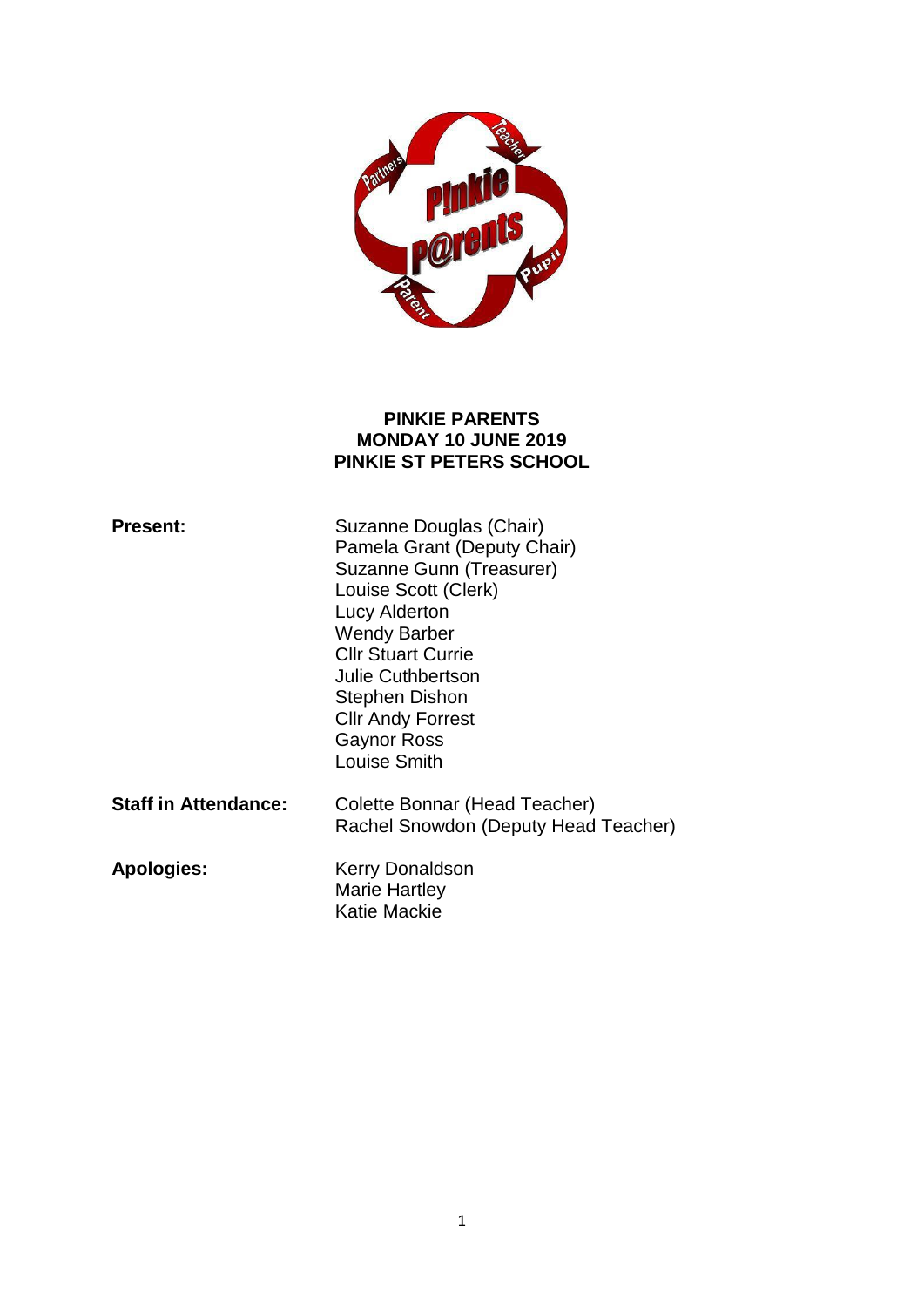## **1. Welcome and Apologies**

1.1 Suzanne welcomed everyone to the meeting and apologies, above were noted.

#### **2. Matters Arising**

2.1 Pamela agreed to look into the use of MailChimp for communicating with event volunteers as part of communication with the wider school community, for discussion at the School Inclusion Group. **(Action: Pamela)**.

2.2 Suzanne would liaise with the school office to determine whether payment by BACS to the school would be possible. **(Action: Suzanne)**.

### **3. Head Teacher's Report**

3.1 Mrs Bonnar provided her update. Scottish National Assessment had taken place for P1, P4 and P7. Report cards were being finalised and would be issued in the next two weeks. Tracking and results had been sent to East Lothian Council where a new Quality Assurance Officer had been appointed. It was agreed that they would be invited along to our next meeting. **(Action: Colette and Louise)**.

3.2 Staff had attended managing challenging behaviour training, and zones of regulation training had been provided by speech and language therapists. This provided for positive relationships to take place and assisted with behaviour concerns at part of the School Improvement Plan. There was discussion on the zones of regulation training and it was agreed that this could be provided to parents and carers. **(Action: Rachel)**.

3.3 The Deputy Head Teachers had attended training provided by the South East Improvement Collaborative which made connections with different local authorities and allowed for best practice to be shared.

3.4 Nursery to P1 transition events had been going well, with current pupils meeting their new teachers this week. The school had secured two probationer teachers who would be allocated to classes. Interviews for the two class teacher vacancies were taking place this week with 95 applications being received.

3.4 The School Improvement Plan had been shared with staff and the parent subgroup. A child friendly version would also be made available.

3.5 Teaching staff had taken on a range of professional learning with Mr Shields leading on modern languages and the 1+2 scheme. Mrs Samson and Ms Christie had led a CAT session to staff on science.

3.6 Ms Palmer had led a Deputy Head's cluster meeting looking into the redevelopment of the P7 to S1 transition project, with closer links to Musselburgh Grammar.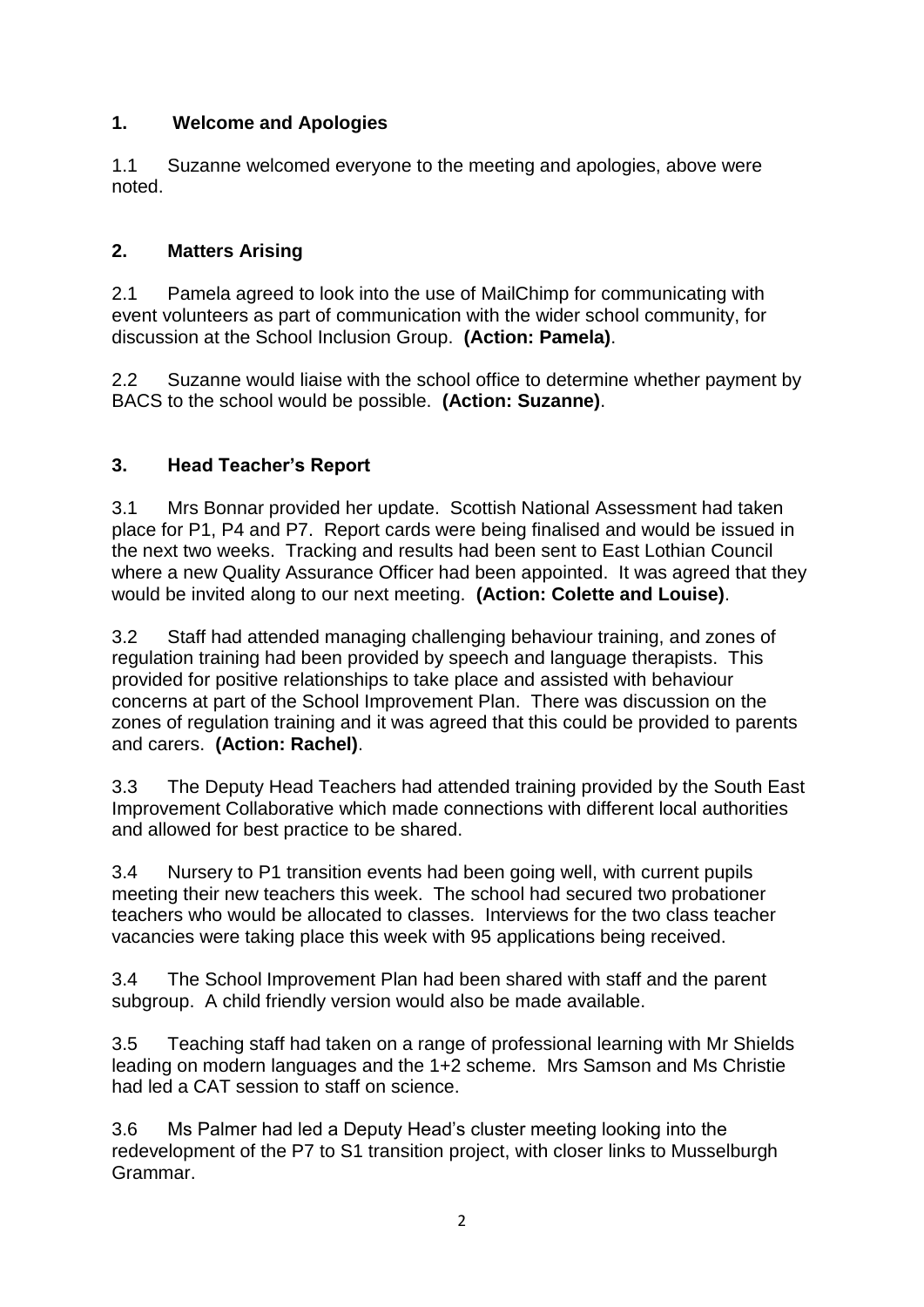3.7 A parent had offered to provide sponsorship of new football strips for the school football team. Huge thanks to them.

3.8 The Oor Willie trail had begun in Edinburgh with the school's sculpture being on display at the Museum of Childhood on the Royal Mile.

3.9 The Honest Lad and Lass would be visiting school on 17 June.

3.10 Mrs Bonnar had been working with the Musselburgh Area Partnership on the summer lunch club, looking at accessing an attainment fund bid, as well as running the club during the Easter school holidays.

3.11 A coffee morning would be held on sports day for all parents and carers to hear more about the Pupil Equity Fund and an opportunity for ideas to be shared.

3.12 There would be a number of support and office staff changes for the new term with several support staff leaving Pinkie.

3.13 Mrs Bonnar was looking at the timing of the school day and how this fits into the timetabling of staff and accommodation. Any possible change would be surveyed amongst parents and carers to get their views.

# **4. Treasurer's Report**

4.1 Suzanne provided an update on the account – which had a current balance of £4,677.15.

4.2 £463.25 had been made on the EMF stall, which was good given the weather on the day.

4.3 £112 had been spent on the printing of raffle tickets for the school fair and £1,620 had been paid to the school for ipads, leaving a balance of £3408.83.

4.4 A cheque of around £100 was expected from easyfundraising and the school fair, our biggest fundraising event, was taking place on 22 June.

## **5. Fundraising**

5.1 The summer fair was taking place on 22 June. The dress down donation days had gone well and the nursery had planned a dress up day. Raffle tickets had been issued with some provided to the nursery.

# **6. School Improvement Plan and Inclusion Subgroup Updates**

6.1 A meeting of the School Improvement Plan subgroup had taken place with versions of the SIP being made available. The Inclusion Subgroup would meet for the first time in the new academic year.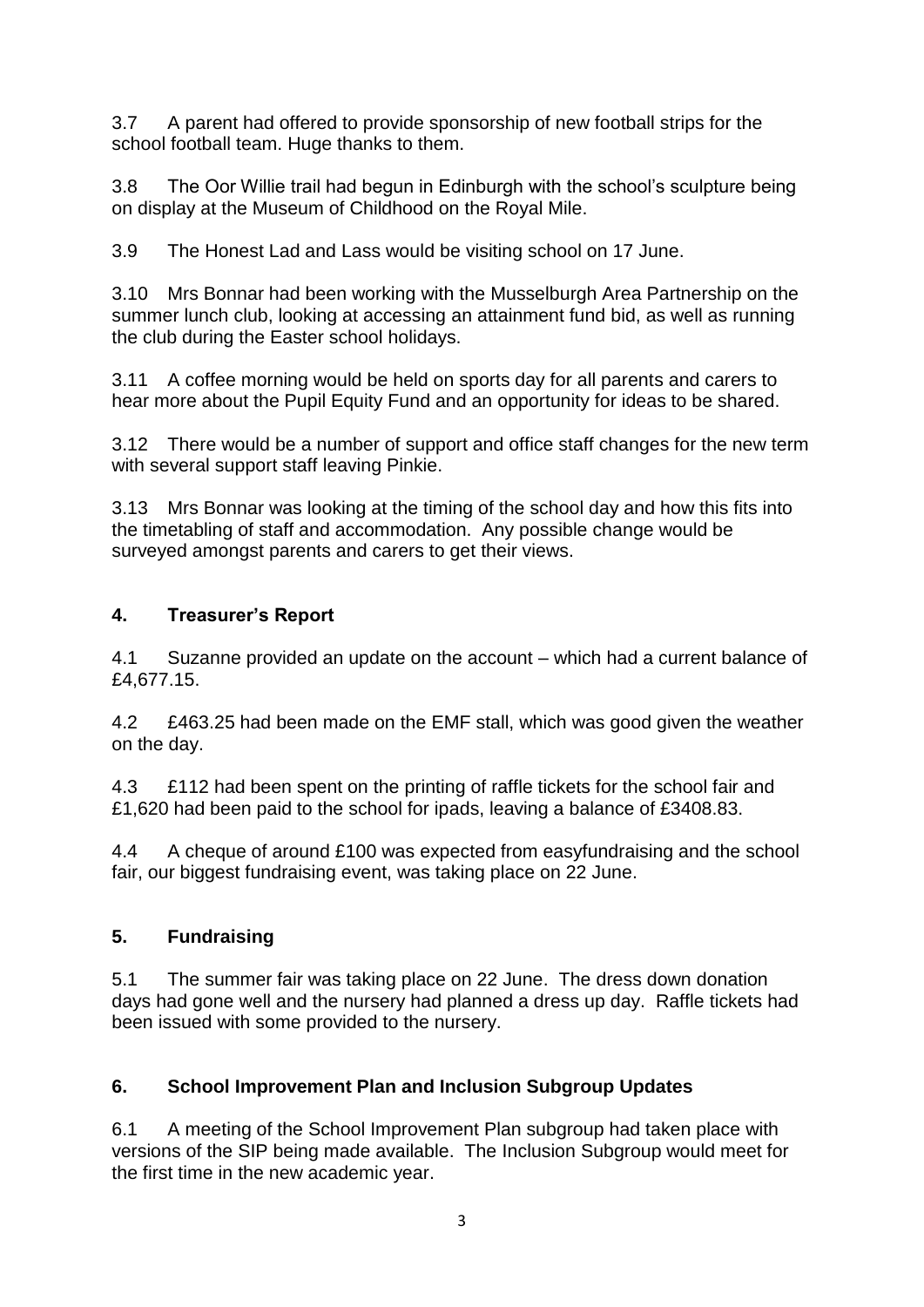# **7. Charity Status**

7.1 Becca updated the meeting on the different categories of charity status available. Minor changes to the existing constitution would need to be made and around £200-300 per year would need to be spent on auditing accounts.

7.2 There was discussion around the need for charity status – in that it would open up a huge range of funding options. However there would still need to be time given on applications being made and projects being identified.

7.3 It was agreed that this would again be discussed at a further meeting, however it would be helpful if the school could provide us with a programme of projects and improvements which the school could benefit from to determine if a change to charity status would be beneficial. (Action: Mrs Bonnar).

# **8. New Build – Road and Access**

8.1 Following the presentation on the new school extension and nursery build at the last meeting it was agreed that discussion would take place on the views on the proposed road and access to the school.

8.2 It was agreed that this was a wider community issue and the school and residents would be consulted as and when the final plans are submitted. Mrs Bonnar would make contact with East Lothian Council to see at what stage the plans were. (Action: Mrs Bonnar). There would also be discussion with Enjoy Leisure who would be responsible for the new road and access out with school hours.

## **9. Bike Shelter**

9.1 Following a recent spate of scooters and bikes being taken from the school bike shelter, it was agreed that there would be discussion at the meeting.

9.2 It was agreed that parents and carers would be reminded to lock scooters and bikes if possible. The school could not be held responsible for property which was left unsecured.